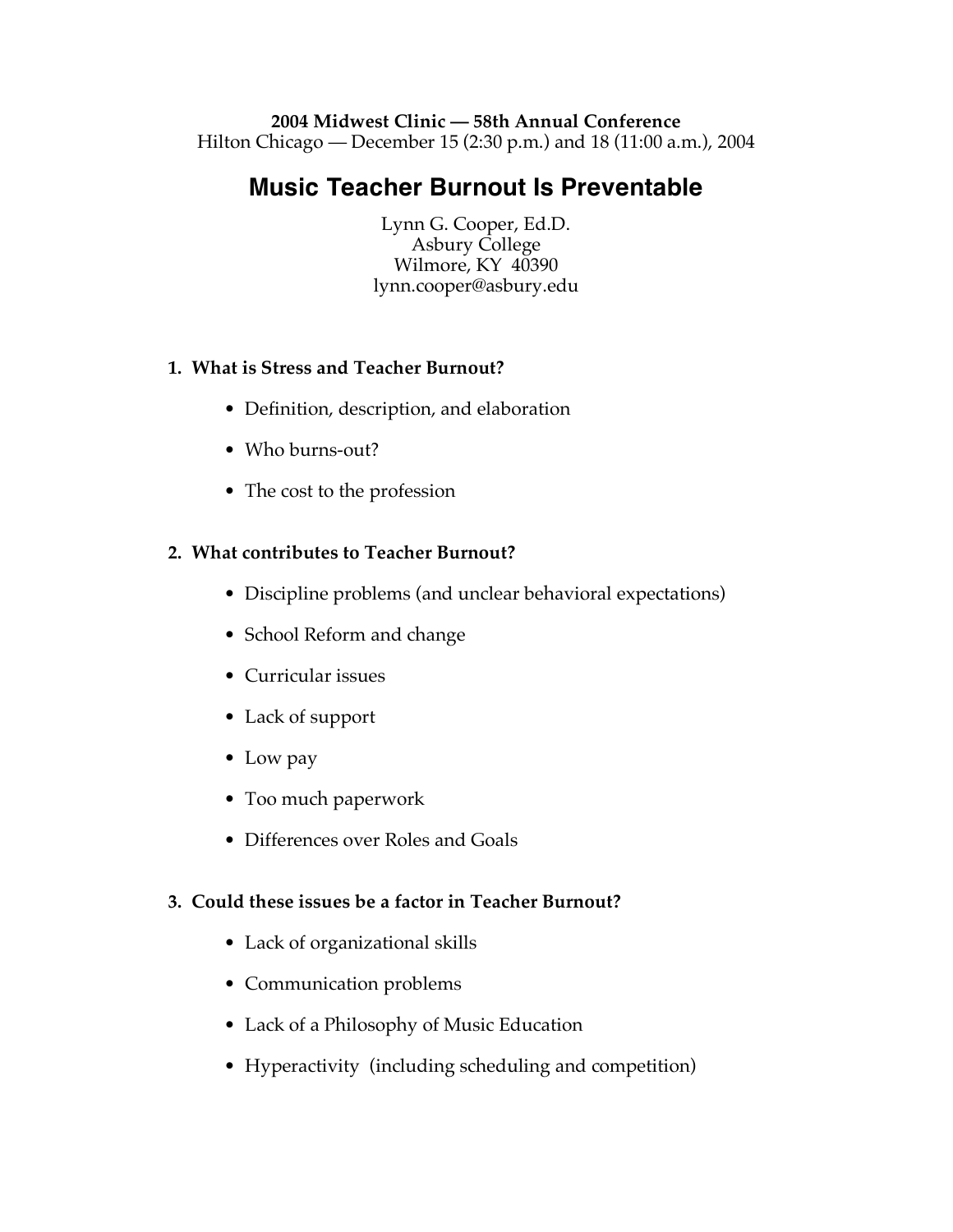#### **4. What else can we do to prevent or avoid Teacher Burnout?**

- Seek varied field experiences, attend clinics and workshops
- Find a mentor and friends in the field
- Practice self-renewal: Sharpen The Saw
- Change the scenery
- Practice balance in life
- **5. In conclusion**

# **References and Resources for Further Study**

Adams, Bobby (1994). How should band directors deal with school reform? *Strategic Planning for Instrumental Education (1993-94 Task Force Committee Report).* The American Bandmasters Association.

Beery, John (1993). The legacy of Maddy and Giddings. Music Educators Journal, March, 36-40.

Brock, Barbara L. and Grady, Marilyn L. (2000). *Rekindling the Flame—Principles for Combating Teacher Burnout.* Thousand Oaks, CA: Corwin Press.

Carey, Nancy, et al. (2002). Arts education in public elementary and secondary schools: 1999-2000. National Center for Education Statistics. Found at: http://nces.ed.gov/pubs2002/quarterly/summer/3-3.asp#H2

Conway, C. (2001). What has research told us about the beginning music teacher? Journal of Music Teacher Education, 10/2, 14-22.

Cooper, Lynn G. (2003). *Teaching Band and Orchestra—Methods and Materials.* Chicago: GIA.

Covey, Stephen R. (1990). *The Seven Habits of Highly Effective People: Restoring The Character Ethic.* New York: Fireside

Covey, Stephen R. (1992). *Principle-Centered Leadership.* New York: Fireside.

Covey, Stephen R.; Merrill, A. Roger; Merrill, Rebecca R. (1994). *First Things First.* New York: Fireside.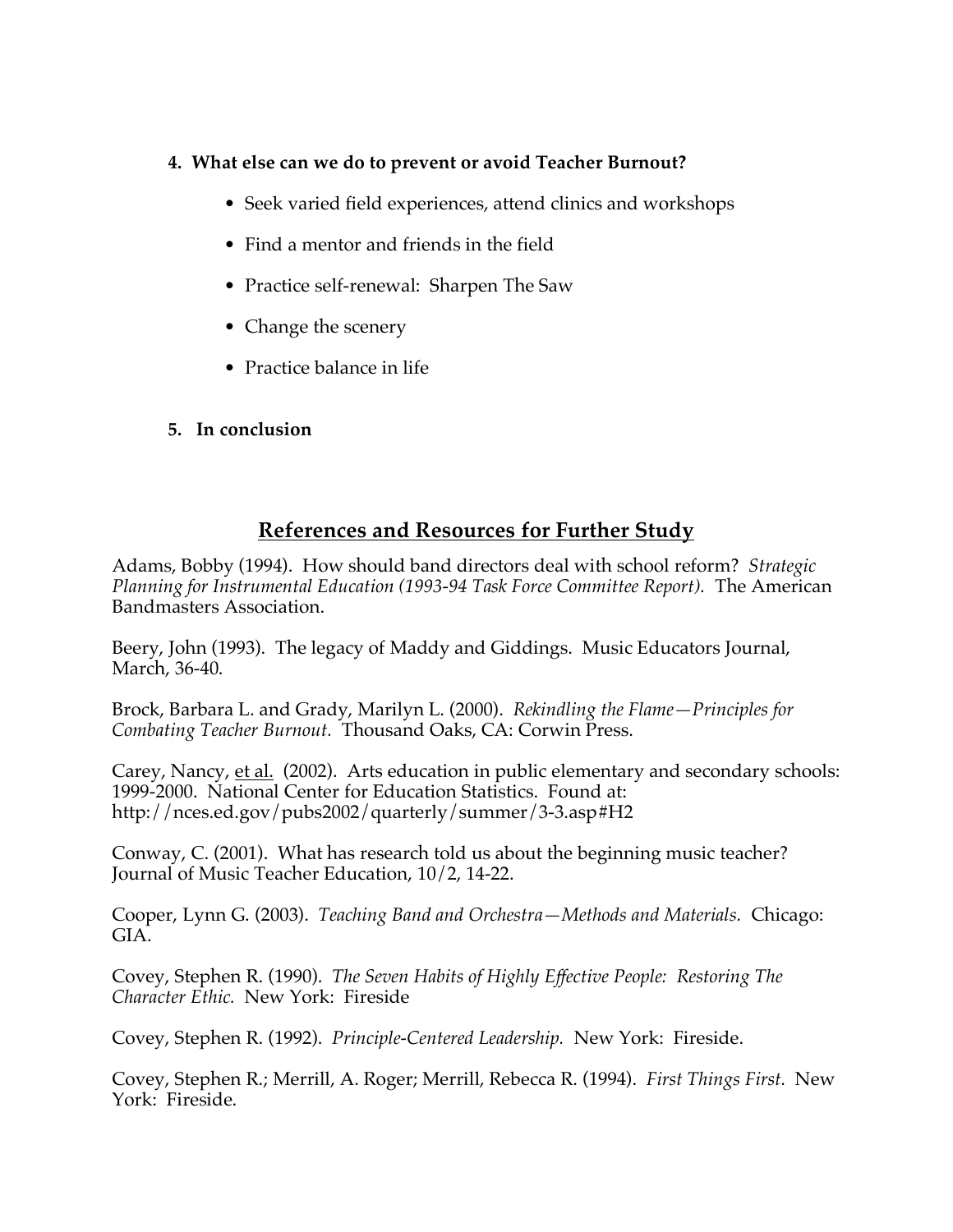Csikszentmihalyi, Mihaly, et al. (1993). *Talented Teenagers: The Roots of Success and Failure.* New York: Cambridge University Press.

DeRoche, Donald (2004). Here's a lesson before all others: a balanced life makes a better teacher. Leblanc Bell, winter, 20.

Elliott, David J. (1995). *Music Matters: A New Philosophy of Music Education*. New York: Oxford University Press.

Ginott, Hiam (1972). *Teacher and Child: A Book for Parents and Teachers.* New York: The Macmillan Company.

Hamann, D.L. (1990). Burnout: How to spot it, how to avoid it. Music Educators Journal, 77/2, 30-33.

Hamann, D.L. and Gordon, D.G. (2000). Burnout: An occupational hazard. Music Educators Journal, 87/3, 34-39

Helgeson, Lance (2003). New teachers: Last to be hired, first to burn out. Found at: http://www.aarp.org/Articles/a2003-10-09-burnout.html

Heston, Melissa L., et al. (1996). Job satisfaction and stress among band directors. Journal of Research in Music Education, 44/4 (Winter), 319-327.

Holz, Emil A., and Jacobi, Roger E. (1966). *Teaching Band Instruments to Beginners.* Englewood Cliffs, NJ: Prentice-Hall.

Hylton, J. (1989). Ways to manage stress and avoid teacher burnout. Music Educators Journal, 75/6, 29-31.

Jeter, Deborah (2003). Teacher Burnout (originally featured at Suite101.com). Found at: http://www.musiceducationmadness.com/feature.shtml

Kohn, Alfie (1992). *No Contest: The Case Against Competition (revised ed.).* New York: Houghton Mifflin.

Kohn, Alfie (1993). *Punished by Rewards: The Trouble with Gold Stars, Incentive Plans, A's, Praise, and Other Bribes.* New York: Houghton Mifflin.

Lautzenheiser, Tim (1992). *The Art of Successful Teaching: A Blend of Content and Context*. Chicago: GIA.

Lehman, Paul R. (1992). Winning and losing in the struggle to reform education. *Design for Arts in Education.* May/June (2-12).

Madsen, Clifford K. and Hancock, Carl B. (2002). Support for music education: a case study of issues concerning teacher retention and attrition. Arts Education Policy Review, 104/1, 19-24.